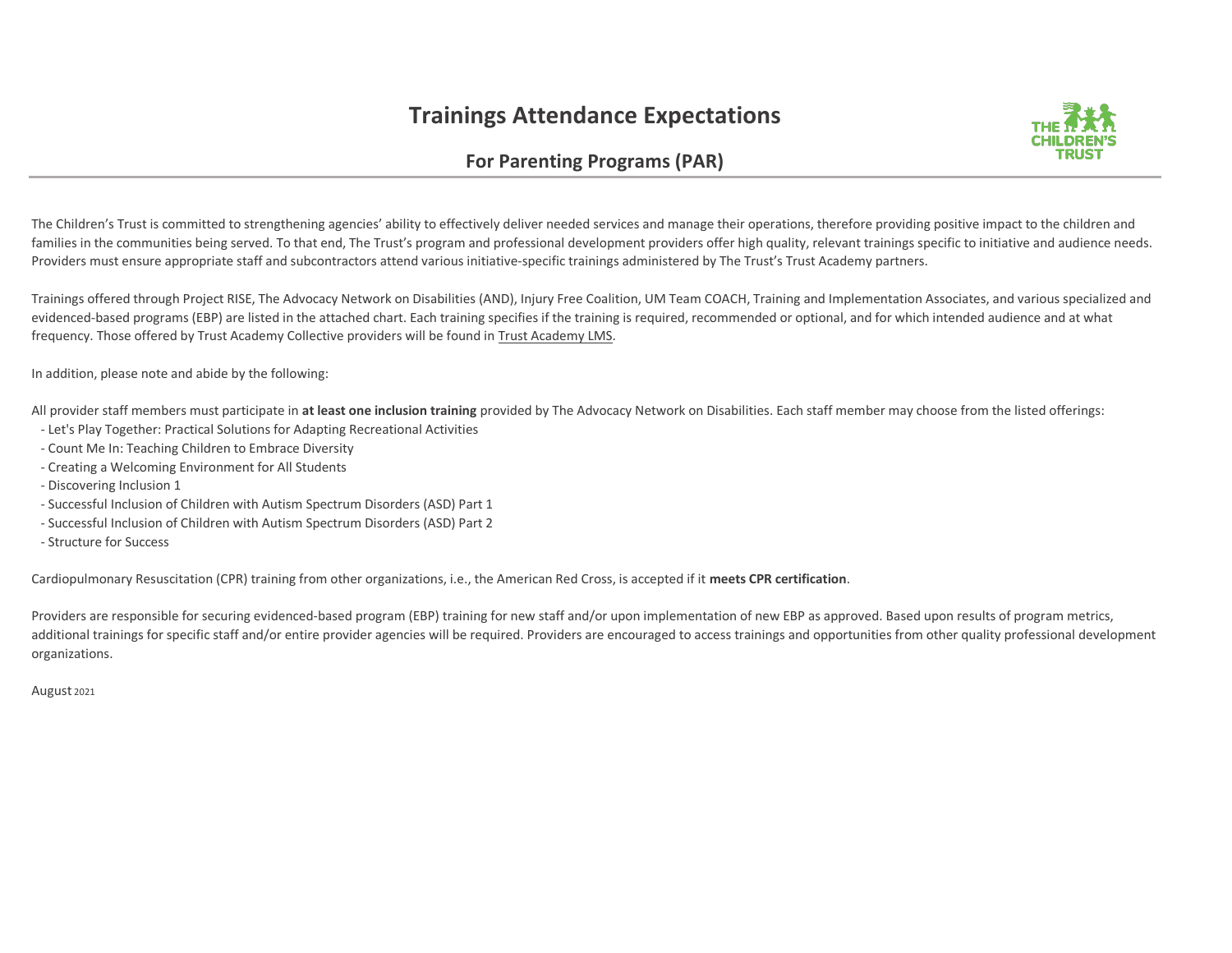| <b>Training Title</b><br>and Provider                                                                                                                       | <b>Required</b><br><b>Recommended</b><br><b>Optional</b> | <b>Description</b>                                                                                                                                                                                                                                                                                                                                                                                                                                                                                                                                                                                                                                                                                                                                                                                     | <b>Format</b>        | <b>Frequency</b> | <b>Staff</b>                                                                                |
|-------------------------------------------------------------------------------------------------------------------------------------------------------------|----------------------------------------------------------|--------------------------------------------------------------------------------------------------------------------------------------------------------------------------------------------------------------------------------------------------------------------------------------------------------------------------------------------------------------------------------------------------------------------------------------------------------------------------------------------------------------------------------------------------------------------------------------------------------------------------------------------------------------------------------------------------------------------------------------------------------------------------------------------------------|----------------------|------------------|---------------------------------------------------------------------------------------------|
| The Big 5: Questions and Tips to<br>Support Your Emotional Well-Being<br>During COVID-19<br><b>UM Team COACH</b>                                            |                                                          | Even during unprecedented times, taking steps to maintain or improve your emotional health<br>is easier and quicker than you might think. In this course, you'll learn simple, actionable steps<br>to building a more emotionally healthy you. While we cover just two questions and three tips,<br>making these tips a habit will have a lasting impact on your physical and emotional well-<br>being. This course is appropriate for provider staff, supervisors, and agencies working directly<br>with children and families.                                                                                                                                                                                                                                                                       | Online Course        | Once             | All staff                                                                                   |
| <b>Considering Delivering Services</b><br>Through Video Conferencing: Where<br>Do I Start?<br>UM Team COACH & Training &<br>Implementation Associates (TIA) |                                                          | Our children and families need your warmth, guidance and expertise as a provider now more<br>than ever before! But how can you reach them whileeveryone is staying at home? This<br>training provides answers by helping you start delivering video conferencing services for your<br>families. Whether you are just starting out delivering services this way, or have been doing so<br>for a while, this training hassomething for you. It's time to jump on the digital highway! This<br>course is appropriate for provider staff, supervisors, and agencies working with directly with<br>children and families in family and neighborhood support, parenting, therapy, and/or family<br>therapy programs.                                                                                         | <b>Online Course</b> | Once             | Program<br>supervisors and<br>direct staff                                                  |
| Ready, Set, Zoom! Strategies for<br>effectively implementing your program<br>virtually<br>UM Team COACH & Training &<br>Implementation Associates (TIA)     |                                                          | Delivering services to children and families through video conferencing can feel<br>overwhelming. What are your options when it comes to electronicconsent? How can you<br>make families feel most at ease with new or unfamiliar technology? What should you do<br>when technology fails? This training will help you answer these questions and more by<br>offering practical strategies to help you deliver your programvia video conferencing. You will<br>find strategies that apply to all family services programs, as well as strategies tailored to<br>specific service delivery formats. This course is appropriate for provider staff, supervisors, and<br>agencies working with directly with children and families in parenting, family strengthening,<br>and/or family therapy programs. | <b>Online Course</b> | Once             | Program<br>supervisors and<br>direct staff<br>*Required if providing<br>virtual programming |
| Navigating Uncertainty: Helping<br>Families Cope with COVID-19<br><b>Trust Academy Collective</b>                                                           |                                                          | This training briefly covers topics related to helping families cope with stressors associated<br>with COVID-19. We also provide links to nationally vetted resources for additional training<br>and resources beyond this introduction. The Trust Academy provider that supports your<br>program can also provide you with additional assistance related to these topics.                                                                                                                                                                                                                                                                                                                                                                                                                             | <b>Online Course</b> | Once             | Program<br>supervisors and<br>direct staff                                                  |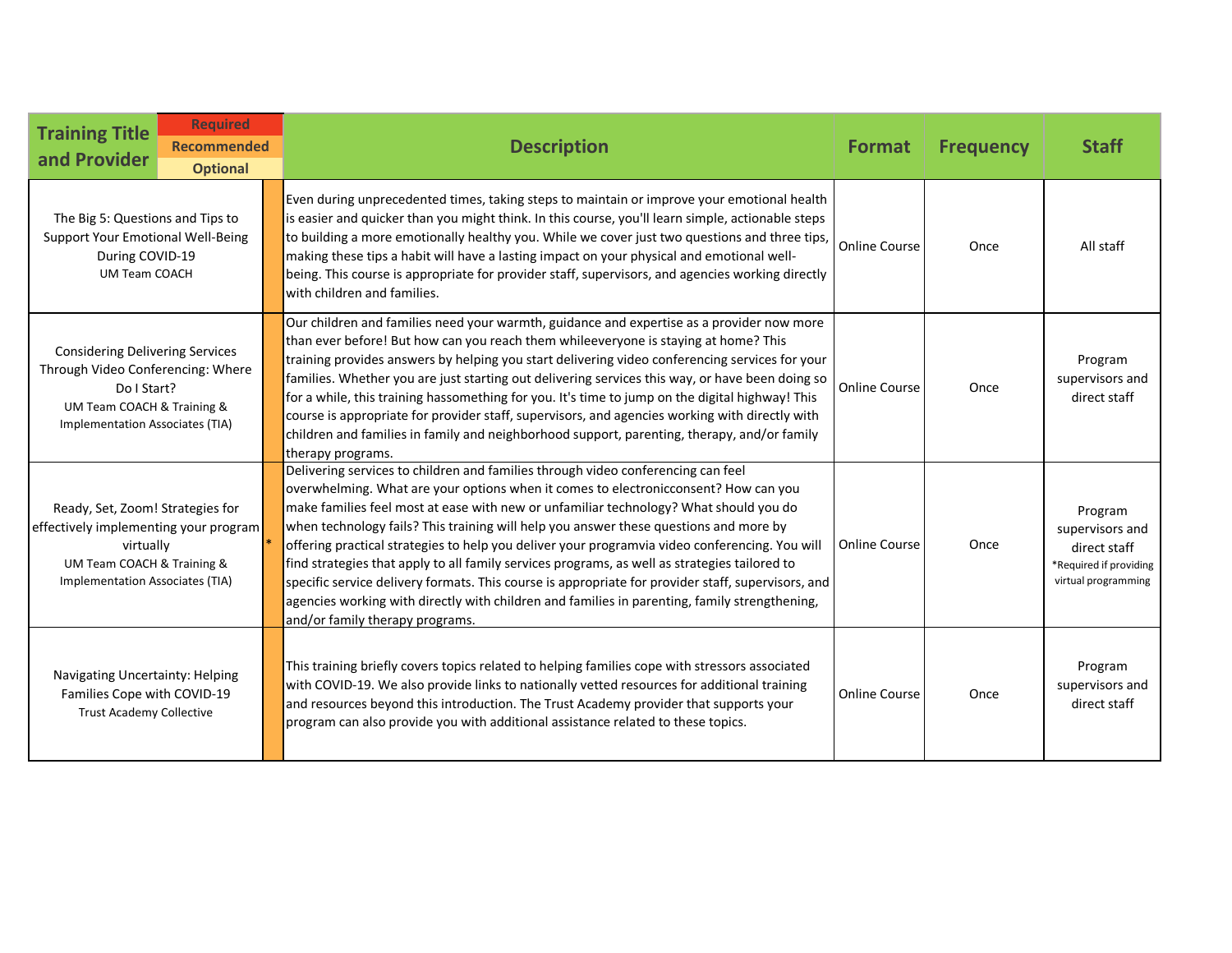| Overcoming Challenges of Home<br>Visiting<br><b>UM Team COACH</b>                                                   | While meeting families in their home offers many benefits, there are a lot of challenges<br>associated with home visiting programs! Inthis course, we will discuss common challenges<br>and concerns, and provide strategies to overcome these challenges. We will cover how to<br>prepare for home visits, safety tips, ethical considerations, and supervision. At the end of the<br>course, providers will be able to: identify benefits of home visiting programs, name common<br>challenges faced by home visitors, and identify and select effective strategies to manage<br>these challenges.                       | Online Course                               | At least once every<br>24 months; upon<br>hire | Program<br>supervisors and<br>direct staff<br>in programs which<br>offer in-home<br>services |
|---------------------------------------------------------------------------------------------------------------------|----------------------------------------------------------------------------------------------------------------------------------------------------------------------------------------------------------------------------------------------------------------------------------------------------------------------------------------------------------------------------------------------------------------------------------------------------------------------------------------------------------------------------------------------------------------------------------------------------------------------------|---------------------------------------------|------------------------------------------------|----------------------------------------------------------------------------------------------|
| Getting Families Through the Door: A<br><b>Toolkit for Parenting Programs</b><br><b>UM Team COACH</b>               | Every person on your team plays a key role in getting families to attend your parenting<br>program. In this course, we cover common challenges to recruiting families and give<br>strategies for how to overcome them. Whether you offer parenting groups, in-home services,<br>or peer-to-peer support, you'll find practical strategies for tailoring yourrecruitment efforts to<br>meet your program model.                                                                                                                                                                                                             | <b>Online Course</b>                        | At least once every<br>24 months; upon<br>hire | Program<br>supervisors and<br>direct service staff                                           |
| Promoting Father Involvement in<br><b>Parenting Programs</b><br><b>UM Team COACH</b>                                | We know that when it comes to positive parenting, the more people a child has in their life<br>who are on the same page, the better. Involving fathers in parenting programs has positive<br>effects on children's learning and social-emotional development. However, in some instances,<br>it can be difficult to recruit fathers or father figures into services and keep them engaged<br>throughout. In this course, you'll follow John and his family as he joins a parenting program,<br>and learn practical strategies to support father involvement along the way.                                                 | <b>Online Course</b>                        | At least once, upon<br>hire                    | Program<br>supervisors and<br>direct service staff                                           |
| <b>Finding Stress Management Strategies</b><br>that Work for You<br><b>UM Team COACH</b>                            | Months of coping with the stressors of quarantines, social-distancing, shutdowns, losses, grief,<br>uncertainty, and anxiety are taking a toll on our emotional health. If you are feeling stressed<br>and overwhelmed, you are not alone! In this training, you will learn and practice strategies to<br>calm your body and mind.                                                                                                                                                                                                                                                                                         | Live training<br>(online and/or<br>virtual) | At least once, upon<br>hire                    | All staff                                                                                    |
| Building the Road to Family<br>Engagement: Practical Tools for<br><b>Parenting Programs</b><br><b>UM Team COACH</b> | When families attend, stick with, and participate actively in parenting programs, they are able<br>to realize the full benefits of services. Yet, families face many barriers to engagement and it<br>takes creativity, flexibility, and effort to support families in meeting their goals! After this<br>training, you'll be able to identify at least three tools and strategies to improve caregiver<br>engagement and retention in your program. We know that every provider and program<br>experiences different challenges related to engagement, so this session will be tailored to the<br>needs of the attendees. | Live training<br>(online and/or<br>virtual) | At least once, upon<br>hire                    | Program<br>supervisors and<br>direct service staff                                           |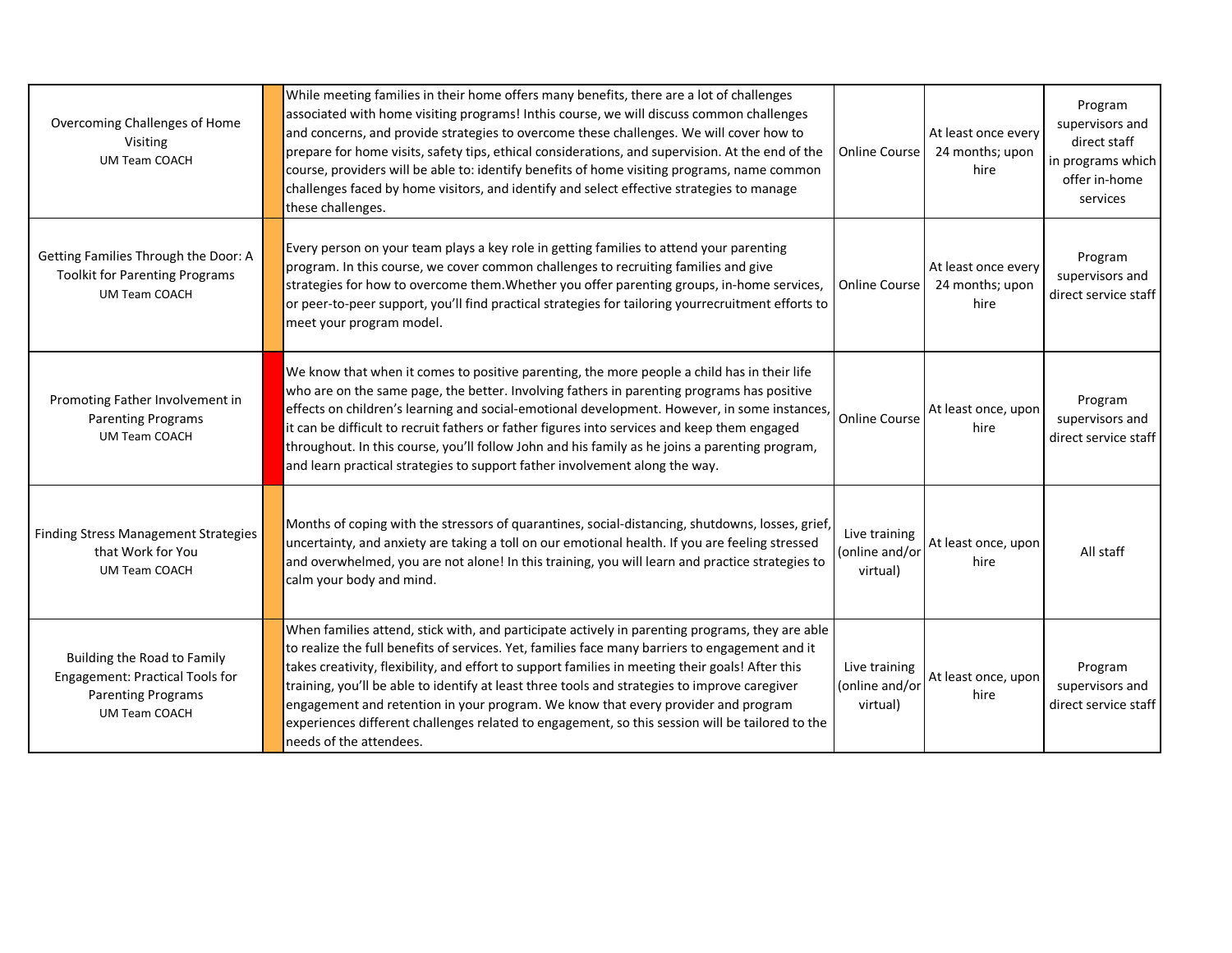| Successfully Engaging Youth and their<br><b>Families into Services</b><br>Training & Implementation Associates<br>(TIA) | Family members can play an important role in supporting children and adolescents around<br>their healthy development, school success, and physical and mental health. Family member<br>behavior can sometimes represent risk factors for youth, while at other times they may be<br>untapped protective and resiliency factors. The purpose of this course is to share some of the<br>hidden dynamics that make engagement quite challenging and the effective family<br>engagement strategies than can be used to address the challenges to family engagement. | <b>Online Course</b>                     | At least once, upon<br>hire                                                               | Administration,<br>Program<br>supervisors, all<br>direct service staff                                                          |
|-------------------------------------------------------------------------------------------------------------------------|-----------------------------------------------------------------------------------------------------------------------------------------------------------------------------------------------------------------------------------------------------------------------------------------------------------------------------------------------------------------------------------------------------------------------------------------------------------------------------------------------------------------------------------------------------------------|------------------------------------------|-------------------------------------------------------------------------------------------|---------------------------------------------------------------------------------------------------------------------------------|
| An Administrator's Introduction to the<br>Americans with Disabilities Act (ADA)<br>AND                                  | Are you an Administrator, site director, or the person responsible for your organization<br>meeting its legal obligations under the ADA? Join us to be sure you are up to date on<br>enrollment eligibility, reasonable accommodations, policies and procedures, and more.                                                                                                                                                                                                                                                                                      | Live Training<br>(in-person<br>/virtual) | At least once every<br>24 months (and<br>upon ADA changes,<br>as announced);<br>upon hire | Administration,<br>Administrative<br>Staff, Program<br>supervisors                                                              |
| Discovering Inclusion<br>Part 1<br>(slated to be revised January 2021)<br><b>AND</b>                                    | The foundation for all other inclusion trainings, particularly appropriate for staff with little or<br>no previous knowledge about youth with disabilities and their inclusion into programs with<br>typically developing peers, this course introduces various types of disabilities, identifies the<br>benefits of inclusion for all, provides information on using People First Language and<br>respectful etiquette, and explores the characteristics of an inclusive program.                                                                              | Online                                   | At least once every<br>24 months; upon<br>hire                                            | Program<br>supervisors and<br>direct service staff                                                                              |
| <b>Navigating Community Resources</b><br><b>AND</b>                                                                     | This training introduces participants to the most commonly needed resources for children and<br>youth with disabilities and the agencies and systems in which they reside. Upon successful<br>completion, those attending will have the tools necessary to direct families to helpful<br>resources, and to advise them on how to navigate the systems of care in which these<br>resources are found.                                                                                                                                                            | Live Training<br>(in-person<br>/virtual) | At least once every<br>24 months (unless<br>updates as<br>announced); upon<br>hire        | Administration,<br>Administrative<br>Staff and Program<br>Coordinator/<br>Program<br>supervisors and<br><b>Parent Educators</b> |
| Count Me In: Teaching Children to<br><b>Embrace Diversity</b><br>AND<br>*Inclusion Training                             | One of our most popular trainings, come learn fun, meaningful activities to do with your<br>students to build their disability awareness, and encourage them to appreciate differences.<br>Teaches staff, through the use of hands-on activities, how to build disability awareness and<br>encourage children to appreciate differences.                                                                                                                                                                                                                        | Live Training<br>(in-person<br>/virtual) | At least once every<br>24 months                                                          | Program<br>supervisors and<br>direct service staff                                                                              |
| Creating a Welcoming Environment for<br><b>All Students</b><br><b>AND</b><br>*Inclusion Training                        | Problem solving based learning workshop focusing on the application of specific<br>accommodation and adaptation strategies. Through individual case studies, participants learn<br>to successfully adapt activities and materials to include all learners. For those who<br>successfully completed Discovering Inclusion on-line course.                                                                                                                                                                                                                        | Live Training<br>(in-person<br>/virtual) | At least once every<br>24 months                                                          | Program<br>supervisors and<br>direct service staff                                                                              |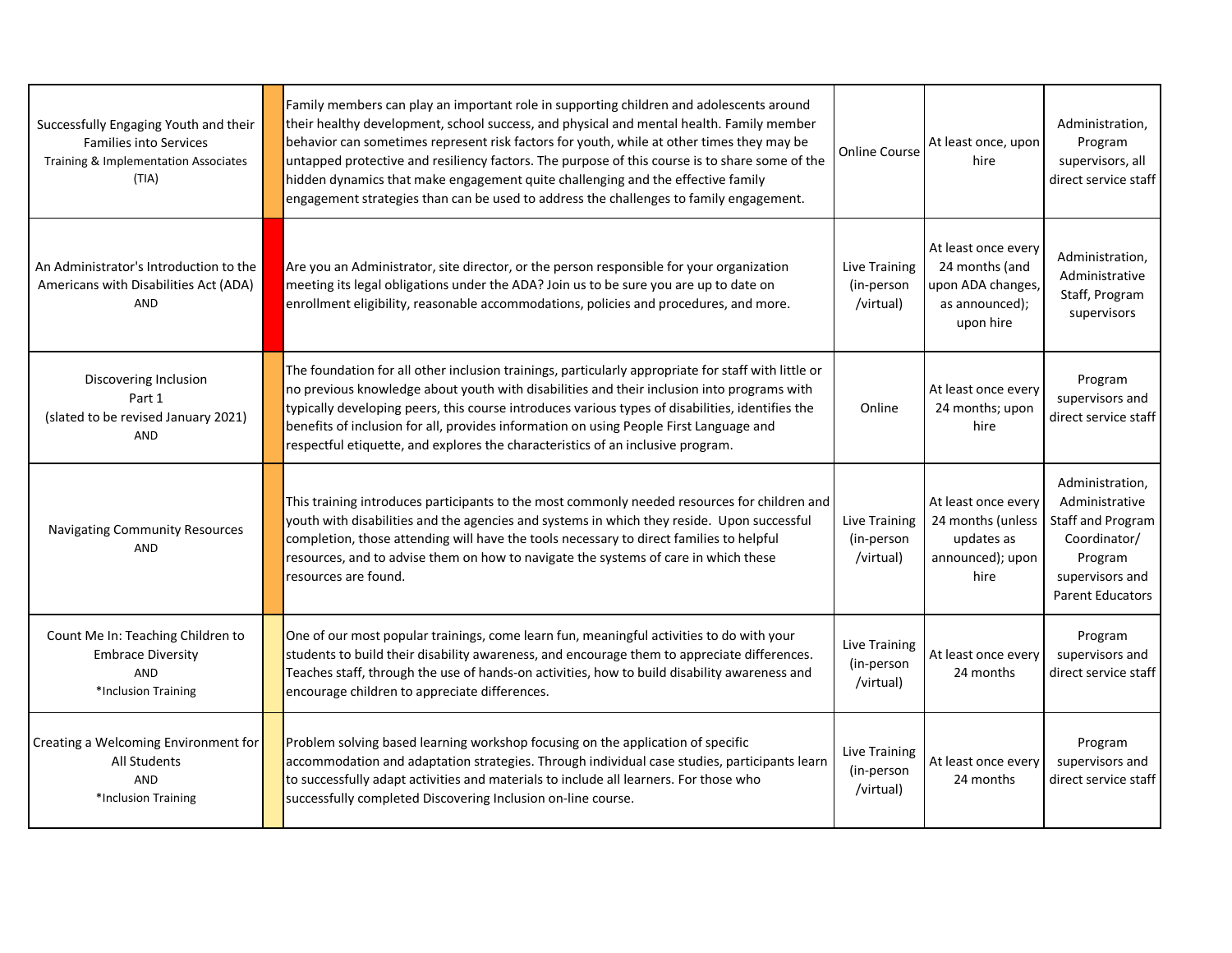| Let's Play Together: Practical Solutions<br>for Adapting Recreational Activities<br><b>AND</b><br>*Inclusion Training | Provides participants a hands-on experience learning to adapt indoor and outdoor activities<br>for children and youth with disabilities. Each participant is assigned a specific disability to<br>simulate, and by working together with team members, is challenged to devise<br>accommodations and adaptations that make it possible for everyone to participate.                                                                                                                                                                                                                                                         | <b>Live Training</b><br>(in-person<br>/virtual) | At least once every<br>24 months               | Program<br>supervisors and<br>direct service staff                    |
|-----------------------------------------------------------------------------------------------------------------------|-----------------------------------------------------------------------------------------------------------------------------------------------------------------------------------------------------------------------------------------------------------------------------------------------------------------------------------------------------------------------------------------------------------------------------------------------------------------------------------------------------------------------------------------------------------------------------------------------------------------------------|-------------------------------------------------|------------------------------------------------|-----------------------------------------------------------------------|
| <b>Structure for Success</b><br>AND<br>*Inclusion Training                                                            | Youth both with and without disabilities can behave in challenging ways. Learn the seven<br>basic needs youth exhibit and take away strategies for meeting these needs through positive,<br>preventive approaches.                                                                                                                                                                                                                                                                                                                                                                                                          | Live Training<br>(in-person<br>/virtual)        | At least once every<br>24 months               | Program<br>supervisors and<br>direct service staff                    |
| <b>Customized Safety</b><br><b>Injury Free</b>                                                                        | Customized Trainings targets prevention for young children or older children and teens.<br>Customized Safety Trainings are based on the provider's interest/request and may last 1-2<br>hours per session.                                                                                                                                                                                                                                                                                                                                                                                                                  | Live Training<br>(in-person<br>/virtual)        | At least once every<br>24 months; upon<br>hire | Direct service staff                                                  |
| <b>Home Safety Training</b><br>Jackson Free Injury Free                                                               | Parents/caregivers and service providers participate in a 45 to 60-minute interactive guided<br>training on home safety onboard the Injury Free Mobile Unit. Topics covered include<br>identification of the following risks and action steps for prevention: poison, choking,<br>suffocation, burns, strangulation, falls, supervision, and gun violence                                                                                                                                                                                                                                                                   | <b>Live Training</b><br>(in-person<br>/virtual) | At least once every<br>24 months; upon<br>hire | Direct service staff<br>of PAR providing<br>individual services       |
| Passenger Safety Education Training<br>Jackson Health Injury Free                                                     | This two-hour training focuses primarily on restraint and passenger safety, these trainings and<br>materials are offered to community providers to increase their capacity in passenger safety<br>(appropriate use of car seats and booster seats, safe transport of children in motor vehicles,<br>the importance of a safe ride for every moving vehicle, and how to implement new parent<br>awareness/safe pick up and drop off policies).                                                                                                                                                                               | Live Training<br>(in-person<br>/virtual)        | At least once every<br>24 months; upon<br>hire | Direct service staff                                                  |
| Car Passenger Certification<br>Jackson Health Injury Free                                                             | Car Passenger Safety (CPS) Training: The national standardized child passenger safety<br>technician certification course is four days long (32 hours) and combines classroom<br>instruction, hands-on work with car seats and vehicles, and a community safety seat checkup<br>event. At the checkup event, students demonstrate skills learned during class, following event<br>procedures and instructions, proper use and installation of child restraints and safety belts<br>and the ability to teach parents and caregivers how to properly protect their family on the<br>road. * Optional if transporting children. | Live Training<br>(in-person<br>/virtual)        | As required for<br>certification               | Program Director,<br>Direct Service staff,<br>transportation<br>staff |
| Car Seat Inspections<br>Jackson Health Injury Free                                                                    | Thirty (30) minute training for parents/caregivers and service providers on how to properly<br>install car seats and transport children safely in motor vehicles. Families in need of car seats,<br>with defective or recalled seats, or with the wrong seat for their child are offered a new car<br>seat.<br>Required if per home visitation EBP certification protocols                                                                                                                                                                                                                                                  | <b>Live Training</b><br>(in-person<br>/virtual) | As required for<br>certification               | Program<br>supervisors and<br>direct staff                            |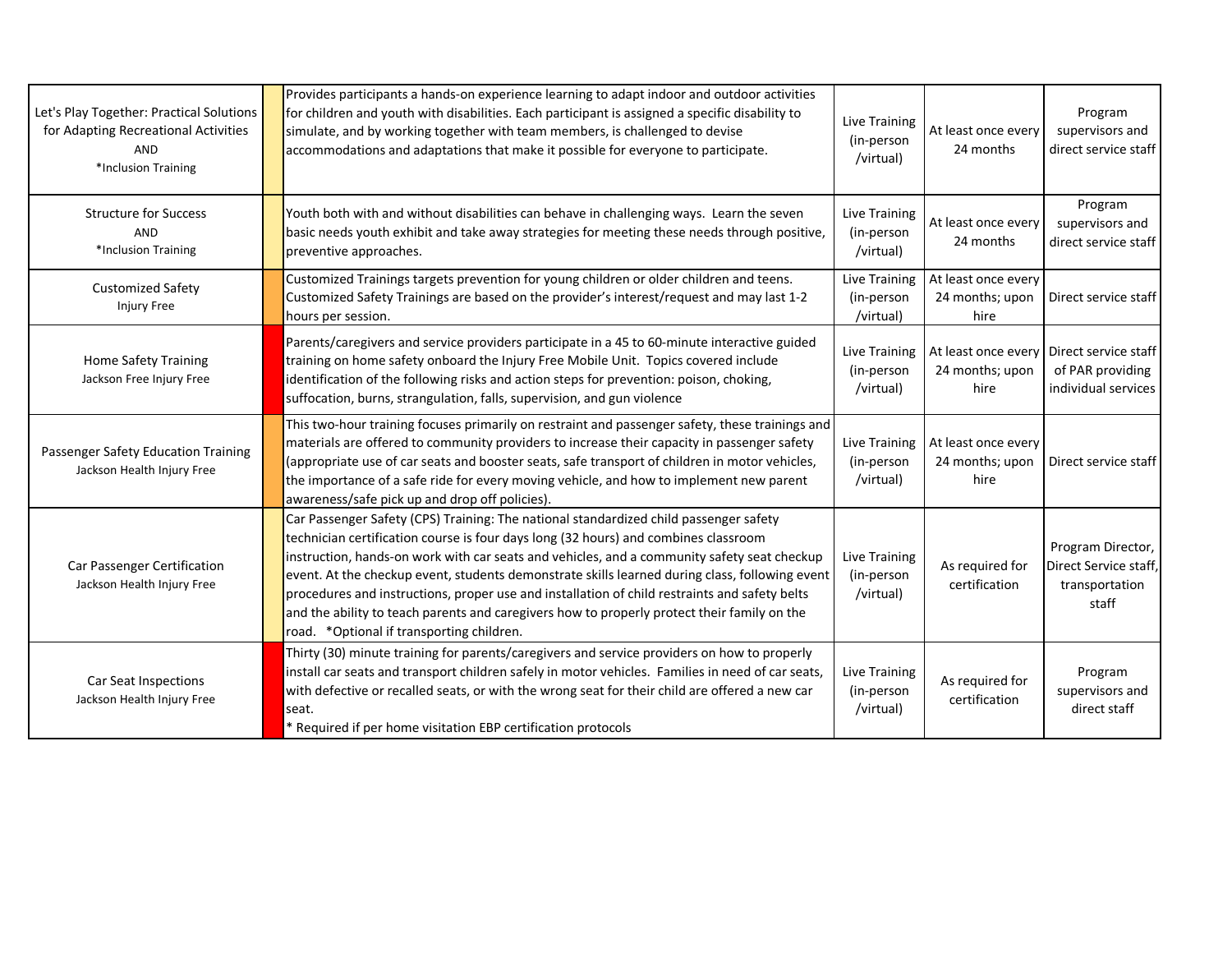| Evidence based, or Research Informed<br>Programs (EBP) - Parenting           | Programs funded as Parenting Programs are evidence based, or research informed programs<br>(EPB). These EBPs require specialized staff training to ensure fidelity to the models. Targeted<br>training will be provided to program staff to support the children and families of funded EBPs.<br>The Children's Trust will only offer these during the first year of funding cycle unless deemed<br>necessary. Providers are responsible for securing EBP training for new staff and/or upon<br>implementation of new EBP as approved. | In-person<br>and/or<br>Online | Upon hire; upon<br>implementation of<br>a new EBP. Some<br><b>EBP's require</b><br>refresher classes. | Program<br>supervisors and<br>direct staff                                  |
|------------------------------------------------------------------------------|----------------------------------------------------------------------------------------------------------------------------------------------------------------------------------------------------------------------------------------------------------------------------------------------------------------------------------------------------------------------------------------------------------------------------------------------------------------------------------------------------------------------------------------|-------------------------------|-------------------------------------------------------------------------------------------------------|-----------------------------------------------------------------------------|
| <b>Child and Parenting Assessment</b><br>Measure Tools                       | Training on required child and parenting measures. Training includes how to administer, score<br>and interpret the instruments.<br>The Children's Trust will only offer these if deemed necessary.<br>Some trainings are offered online (i.e. SEL).<br>Providers are responsible for securing training for new staff.                                                                                                                                                                                                                  | In-person<br>or<br>Online     | Once every year;<br>upon hire; upon<br>implementation of<br>a new tool                                | Program<br>supervisor and all<br>direct service staff                       |
| Social Emotional Learning Outcome<br><b>Assessment Tools</b><br>Project RISE | Youth Development Program direct services staff responsible for administering Social<br>Emotional Learning (SEL) assessments tools learn to administer required SEL assessment tools<br>(K to 5th: The Child Trends Teacher Survey and Child Survey and 6th to 12th: The Positive<br>Youth Development Inventory Retrospective and the Youth and Program Strengths Survey<br>(YAPS)). Participants must pass a practical test at the end of the training in order to be<br>certified to administer these assessment tools.             | Online                        | Once every year;<br>upon hire; upon<br>implementation of<br>a new tool                                | Administrative and<br>direct service staff<br>administering tool            |
| Cardiopulmonary Resucitation (CPR)                                           | First Aid/CPR/AED is a 4 hour training that teaches providers how to recognize and respond<br>appropriately to cardiac, breathing and first aid emergencies. Provider will have the<br>knowledge and skills needed to give immediate care to an injured or ill person and to decide<br>whether advanced medical care is needed. Training from other organizations, i.e. The<br>American Red Cross, is accepted if it meets CPR certification.                                                                                          | In-person or<br>Online        | Based on<br>certification<br>expiration date;<br>upon hire                                            | Staff of programs<br>providing<br>simultaneous<br>group child<br>activities |
| Cardiopulmonary Resucitation (CPR)                                           | First Aid/CPR/AED is a 4 hour training that teaches providers how to recognize and respond<br>appropriately to cardiac, breathing and first aid emergencies. Provider will have the<br>knowledge and skills needed to give immediate care to an injured or ill person and to decide<br>whether advanced medical care is needed. Training from other organizations, i.e. The<br>American Red Cross, is accepted if it meets CPR certification.<br>Courses in Trust Academy LMS do not meet this requirement.                            | In-person or<br>online        | Based on<br>certification<br>expiration date<br>upon hire                                             | Program<br>Coordinator and all<br>other direct service<br>staff             |
| Identifying and Reporting Child Abuse<br>and Neglect                         | 1-hour continuing education activity to learn ways to recognize various forms of child abuse<br>and neglect, reasons for and results of child abuse and neglect, typical traits of abusive or<br>neglectful parents, the caregiver's responsibility in reporting it, and ways caregivers can help<br>children who are the victims of child abuse and neglect. Also learn specific strategies to<br>strengthen families and reduce the risk. http://www.myflfamilies.com/service-<br>programs/abuse-hotline/training                    | Online                        | At least once every<br>24 months; upon<br>hire                                                        | Program<br>Coordinator and all<br>direct service staff                      |